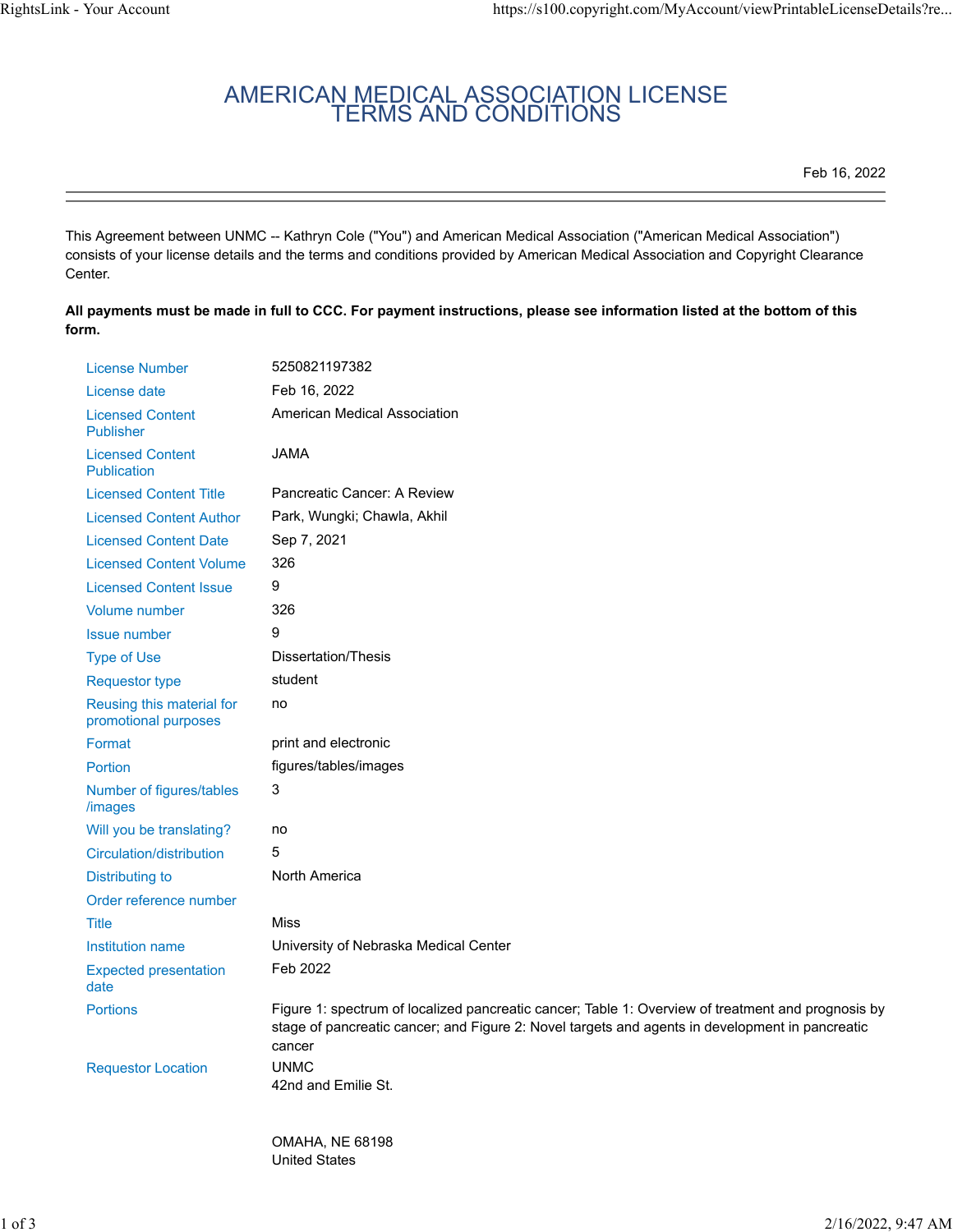|                               | Attn: UNMC          |
|-------------------------------|---------------------|
| <b>Publisher Tax ID</b>       | 36-0727175          |
| <b>Billing Type</b>           | Credit Card         |
| Credit card info              | Visa ending in 4992 |
| <b>Credit card expiration</b> | 06/2024             |
| Total                         | 40.00 USD           |
| <b>Terms and Conditions</b>   |                     |
|                               |                     |

## **American Medical Association's Terms and Conditions**

- 1. The publisher for the copyrighted material you seek permission to license ("Licensed Material") is the American Medical Association ("Publisher"). By clicking "accept" in connection with completing this licensing transaction, you agree that the following terms and conditions apply to this transaction (along with the Billing and Payment terms and conditions established by Copyright Clearance Center, Inc. ["CCC"] at the time that you opened your Rightslink account and that are available at any time at http://myaccount.copyright.com).
- 2. Publisher hereby grants to you a non-exclusive license to use the Licensed Material subject to the limitations set forth herein. Licenses are for one-time use only and are limited to the use identified in your request with a maximum distribution equal to the number that you identified in the licensing process. Any form of republication must be completed within one year from the date hereof (although copies prepared before then may be distributed thereafter); and any electronic posting is limited to a period of one year.
- 3. **You may only obtain permission via this website to use material owned by the Publisher.** If you seek a license to use a figure, photograph, table, or illustration from an AMA publication, journal, or article, it is your responsibility to examine each such item as published to determine whether a credit to, or copyright notice of, a third-party owner was published adjacent to the item. Permission to use any material published in an AMA publication, journal, or article which is reprinted with permission of a third party must be obtained from the third-party owner. **The Publisher disclaims any responsibility for any use you make of items owned by third parties without their permission.**
- 4. Licenses may be exercised anywhere in the world.
- 5. You may not alter or modify the Licensed Material in any manner, except for the following:
	- The Licensed Material may be superficially modified within the scope of the license granted (color, layout, etc) to suit the style/format of the proposed republication provided that specific content or data are not altered, omitted, or selectively presented; modification must not alter the meaning of the material or in any way reflect negatively on the publisher, the journal, or author(s).
	- Within the scope of the license granted, the Licensed Material may be translated from the original English into another language where specifically covered in the grant of license.
- 6. Publisher reserves all rights not specifically granted in (i) the license details provided by you and accepted in the course of this licensing transaction, (ii) these terms and conditions, and (iii) CCC's Billing and Payment terms and conditions.
- 7. While you may exercise the rights licensed immediately upon issuance of the license at the end of the licensing process for the transaction, provided that you have disclosed complete and accurate details of your proposed use, no license is finally effective unless and until full payment is received from you (either by Publisher or by CCC) as provided in CCC's Billing and Payment terms and conditions. If full payment is not received on a timely basis, then any license preliminarily granted shall be deemed automatically revoked and shall be void as if never granted. Further, in the event that you breach any of these terms and conditions or any of CCC's Billing and Payment terms and conditions, the license is automatically revoked and shall be void as if never granted. Use of Licensed Materials as described in a revoked license, as well as any use of the Licensed Materials beyond the scope of an unrevoked license, may constitute copyright infringement and Publisher reserves the right to take any and all action to protect its copyright in the Licensed Materials.
- 8. You must include the following copyright and permission notice in connection with any reproduction of the Licensed Material provide credit/attribution to the original publication - with full citation: "Reproduced with permission from [Journal Title. Year. Volume(Issue): page numbers or doi]. Copyright©(Year of Publication) American Medical Association. All rights reserved."
- 9. THE LICENSED MATERIAL IS PROVIDED ON AN "AS IS" BASIS. PUBLISHER MAKES NO REPRESENTATIONS WITH RESPECT TO, AND DISCLAIMS ALL WARRANTIES, EXPRESS OR IMPLIED, RELATING TO, THE LICENSED MATERIAL, INCLUDING WITHOUT LIMITATION, IMPLIED WARRANTIES OF MERCHANTABILITY OR FITNESS FOR A PARTICULAR PURPOSE
- 10. You hereby indemnify and agree to hold harmless Publisher and CCC, and their respective officers, directors, employees, and agents, from and against any and all claims, liability, damages, costs, and expenses, including reasonable attorneys' fees, arising out of your use of the Licensed Material other than as specifically authorized pursuant to this license, including claims for defamation or infringement of or damage to rights of copyright, publicity, privacy, or other tangible or